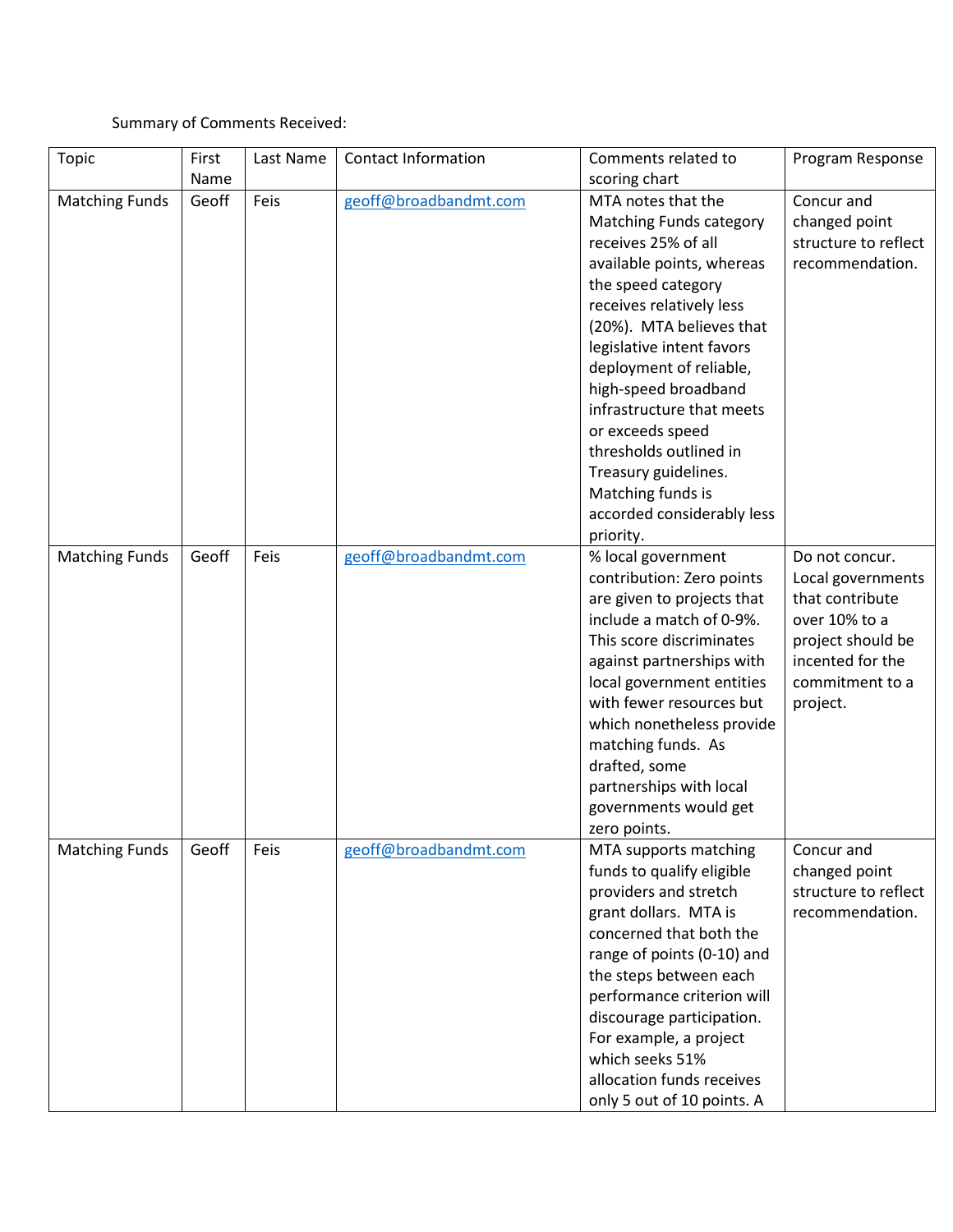|                       |       |          |                                 | 50/50 grant/match project    |                  |
|-----------------------|-------|----------|---------------------------------|------------------------------|------------------|
|                       |       |          |                                 | should receive a higher      |                  |
|                       |       |          |                                 | relative score. Many         |                  |
|                       |       |          |                                 | projects become              |                  |
|                       |       |          |                                 | untenable above that         |                  |
|                       |       |          |                                 | threshold. MTA               |                  |
|                       |       |          |                                 | recommends awarding          |                  |
|                       |       |          |                                 | points on a 1-5 range, with  |                  |
|                       |       |          |                                 | 5 points awarded at <50%,    |                  |
|                       |       |          |                                 | 4 at 50%, 3 at 70%, and 1    |                  |
|                       |       |          |                                 | at 80%. The range should     |                  |
|                       |       |          |                                 | be $0 - 5$ points, and each  |                  |
|                       |       |          |                                 | step given more gradual      |                  |
|                       |       |          |                                 | progression. MTA             |                  |
|                       |       |          |                                 | recommends eliminating       |                  |
|                       |       |          |                                 | the 80 % match and using     |                  |
|                       |       |          |                                 | >50% instead, with more      |                  |
|                       |       |          |                                 | gradual steps between        |                  |
|                       |       |          |                                 | each score.                  |                  |
| <b>Matching Funds</b> | Chris | St.      | christina.st.germaine@ziply.com | local gov't/school<br>a)     | Do not concur.   |
|                       |       | Germaine |                                 | district contributed-the     | Matching funds   |
|                       |       |          |                                 | scoring seems to be          | encourages       |
|                       |       |          |                                 | backwards; they are          | investments from |
|                       |       |          |                                 | saying 0-9% matching         | non-federal      |
|                       |       |          |                                 | funds from local govt        | funding sources. |
|                       |       |          |                                 | scores 0 while an amount     |                  |
|                       |       |          |                                 | of 30% or more scores 5      |                  |
|                       |       |          |                                 | pts. Wouldn't the scale be   |                  |
|                       |       |          |                                 | higher if the local          |                  |
|                       |       |          |                                 | govt/school was being        |                  |
|                       |       |          |                                 | asked to provide less and    |                  |
|                       |       |          |                                 | the provider is providing    |                  |
|                       |       |          |                                 | more of the match            |                  |
|                       |       |          |                                 | component?                   |                  |
| <b>Matching Funds</b> | Chris | St.      | christina.st.germaine@ziply.com | % request for eligible costs | Do not concur.   |
|                       |       | Germaine |                                 | - similar logic; it seems    | Matching funds   |
|                       |       |          |                                 | the 80% or more of           | encourages       |
|                       |       |          |                                 | requested funds being for    | investments.     |
|                       |       |          |                                 | eligible purposes would      |                  |
|                       |       |          |                                 | score higher than            |                  |
|                       |       |          |                                 | proposals with request of    |                  |
|                       |       |          |                                 | 30% or less funds            |                  |
|                       |       |          |                                 | requested for eligible       |                  |
|                       |       |          |                                 | activities.                  |                  |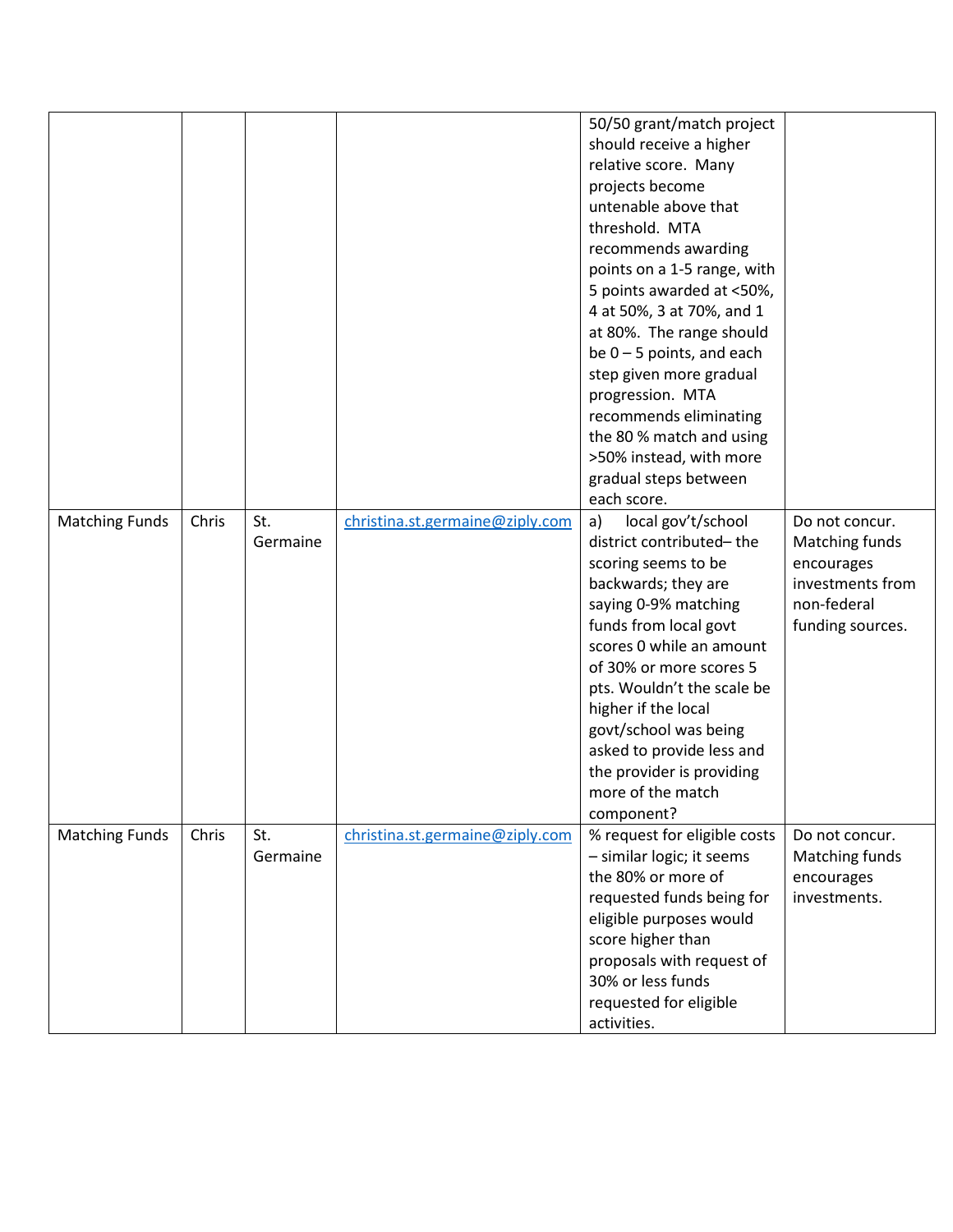| <b>Passing Counts</b>  | Geoff | Feis | geoff@broadbandmt.com | It appears that projects                      | Concur and %        |
|------------------------|-------|------|-----------------------|-----------------------------------------------|---------------------|
|                        |       |      |                       | need to include at least                      | passing of frontier |
|                        |       |      |                       | 50% coverage of frontier,                     | and unserved        |
|                        |       |      |                       | unserved or underserved                       | adjusted.           |
|                        |       |      |                       | locations to qualify for any                  |                     |
|                        |       |      |                       | points. Hypothetically, a                     |                     |
|                        |       |      |                       | project may include 25%                       |                     |
|                        |       |      |                       | of locations passed that                      |                     |
|                        |       |      |                       | qualify as frontier; 45%                      |                     |
|                        |       |      |                       | unserved and 30%                              |                     |
|                        |       |      |                       | underserved. Would such                       |                     |
|                        |       |      |                       | a project receive zero                        |                     |
|                        |       |      |                       | points for serving less than                  |                     |
|                        |       |      |                       | 50% of the proposed                           |                     |
|                        |       |      |                       | frontier and unserved                         |                     |
|                        |       |      |                       | locations? MTA                                |                     |
|                        |       |      |                       | recommendation. MTA                           |                     |
|                        |       |      |                       | respectfully requests                         |                     |
|                        |       |      |                       | clarification of this scoring                 |                     |
|                        |       |      |                       | criterion to ensure that                      |                     |
|                        |       |      |                       | projects that serve frontier                  |                     |
|                        |       |      |                       | and unserved locations                        |                     |
|                        |       |      |                       | are given proportional                        |                     |
|                        |       |      |                       | priority.                                     |                     |
|                        |       |      |                       |                                               |                     |
| <b>Speed Tresholds</b> | Geoff | Feis | geoff@broadbandmt.com | Speed                                         | Concur and          |
| of project             |       |      |                       |                                               | changes reflected.  |
|                        |       |      |                       | o Primary emphasis needs                      |                     |
|                        |       |      |                       | to focus on fiber,                            |                     |
|                        |       |      |                       | symmetric 100/100 mbps                        |                     |
|                        |       |      |                       | service                                       |                     |
|                        |       |      |                       | o Draft rules do not                          |                     |
|                        |       |      |                       | include/encourage                             |                     |
|                        |       |      |                       | scalability                                   |                     |
|                        |       |      |                       |                                               |                     |
|                        |       |      |                       | o Speed Thresholds (20                        |                     |
|                        |       |      |                       | points)                                       |                     |
|                        |       |      |                       |                                               |                     |
|                        |       |      |                       | o MTA seeks clarification                     |                     |
|                        |       |      |                       | of the scores provided.                       |                     |
|                        |       |      |                       | For example, if a project                     |                     |
|                        |       |      |                       | proposes to serve 75% of                      |                     |
|                        |       |      |                       | locations with symmetric                      |                     |
|                        |       |      |                       | 100/100 fiber (15 points)                     |                     |
|                        |       |      |                       | and 25% with 100/20                           |                     |
|                        |       |      |                       | service (15 points), does                     |                     |
|                        |       |      |                       | the project receive 30<br>points? MTA also is |                     |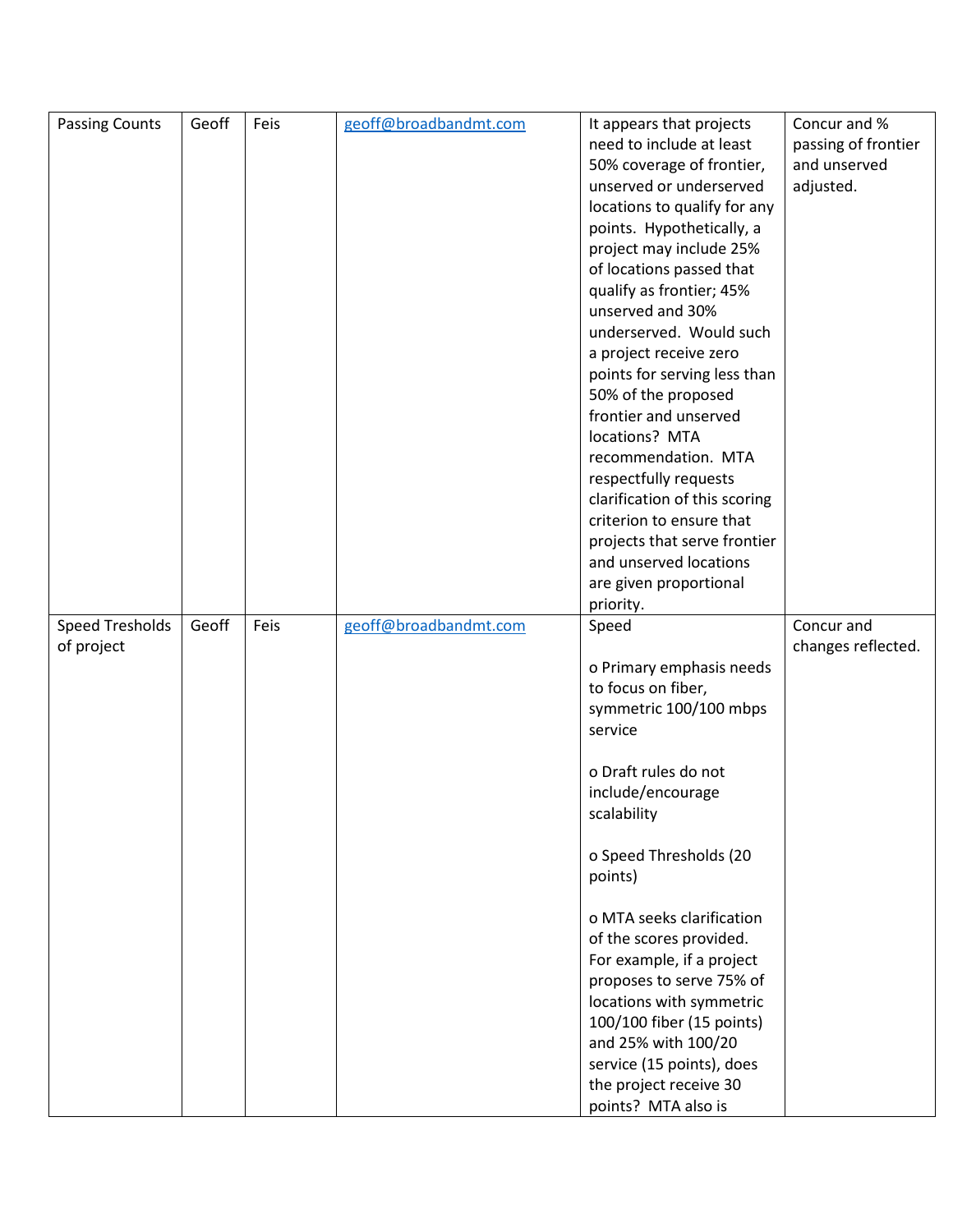|                        |       |          |                                 | concerned with the            |                     |
|------------------------|-------|----------|---------------------------------|-------------------------------|---------------------|
|                        |       |          |                                 | implication that a project    |                     |
|                        |       |          |                                 | where 50% is 100/100          |                     |
|                        |       |          |                                 | symmetric and 50% is          |                     |
|                        |       |          |                                 | 100/20 (20 points) may        |                     |
|                        |       |          |                                 | satisfy statutory speed       |                     |
|                        |       |          |                                 | expectations. That is,        |                     |
|                        |       |          |                                 | there is no scalability       |                     |
|                        |       |          |                                 | factor in the 100/20          |                     |
|                        |       |          |                                 | category. Under treasury      |                     |
|                        |       |          |                                 | guidelines, 100/20 is only    |                     |
|                        |       |          |                                 | a temporary solution.         |                     |
|                        |       |          |                                 | Projects that propose         |                     |
|                        |       |          |                                 | 100/20 must demonstrate       |                     |
|                        |       |          |                                 | scalability to meet or        |                     |
|                        |       |          |                                 | exceed symmetric              |                     |
|                        |       |          |                                 | 100/100 service. Further,     |                     |
|                        |       |          |                                 | it appears the fewer          |                     |
|                        |       |          |                                 | locations served with         |                     |
|                        |       |          |                                 | 100/20, the higher the        |                     |
|                        |       |          |                                 | score. Does this mean         |                     |
|                        |       |          |                                 | that, for instance, if a      |                     |
|                        |       |          |                                 | project serves only 25% of    |                     |
|                        |       |          |                                 | locations at 100/20, it is    |                     |
|                        |       |          |                                 | assumed to serve the          |                     |
|                        |       |          |                                 | remaining 75% with            |                     |
|                        |       |          |                                 | symmetric 100 mbps            |                     |
|                        |       |          |                                 | service?                      |                     |
|                        |       |          |                                 | ? MTA recommendation.         |                     |
|                        |       |          |                                 | MTA respectfully requests     |                     |
|                        |       |          |                                 | clarification of this scoring |                     |
|                        |       |          |                                 | criterion. Additionally,      |                     |
|                        |       |          |                                 | MTA recommends                |                     |
|                        |       |          |                                 | increasing maximum            |                     |
|                        |       |          |                                 | points given for meeting      |                     |
|                        |       |          |                                 | or exceeding speed            |                     |
|                        |       |          |                                 | thresholds, given the         |                     |
|                        |       |          |                                 | primary importance of         |                     |
|                        |       |          |                                 | meeting or exceeding          |                     |
|                        |       |          |                                 | speed thresholds.             |                     |
| <b>Speed Tresholds</b> | Chris | St.      | christina.st.germaine@ziply.com | It seems the scoring points   | Concur, and         |
| of project             |       | Germaine |                                 | are flipped with 100% of      | adjustments made    |
|                        |       |          |                                 | project getting 100/20 -      | to reflect changes. |
|                        |       |          |                                 | 100/100 getting 0 points      |                     |
|                        |       |          |                                 | but where 25% of the          |                     |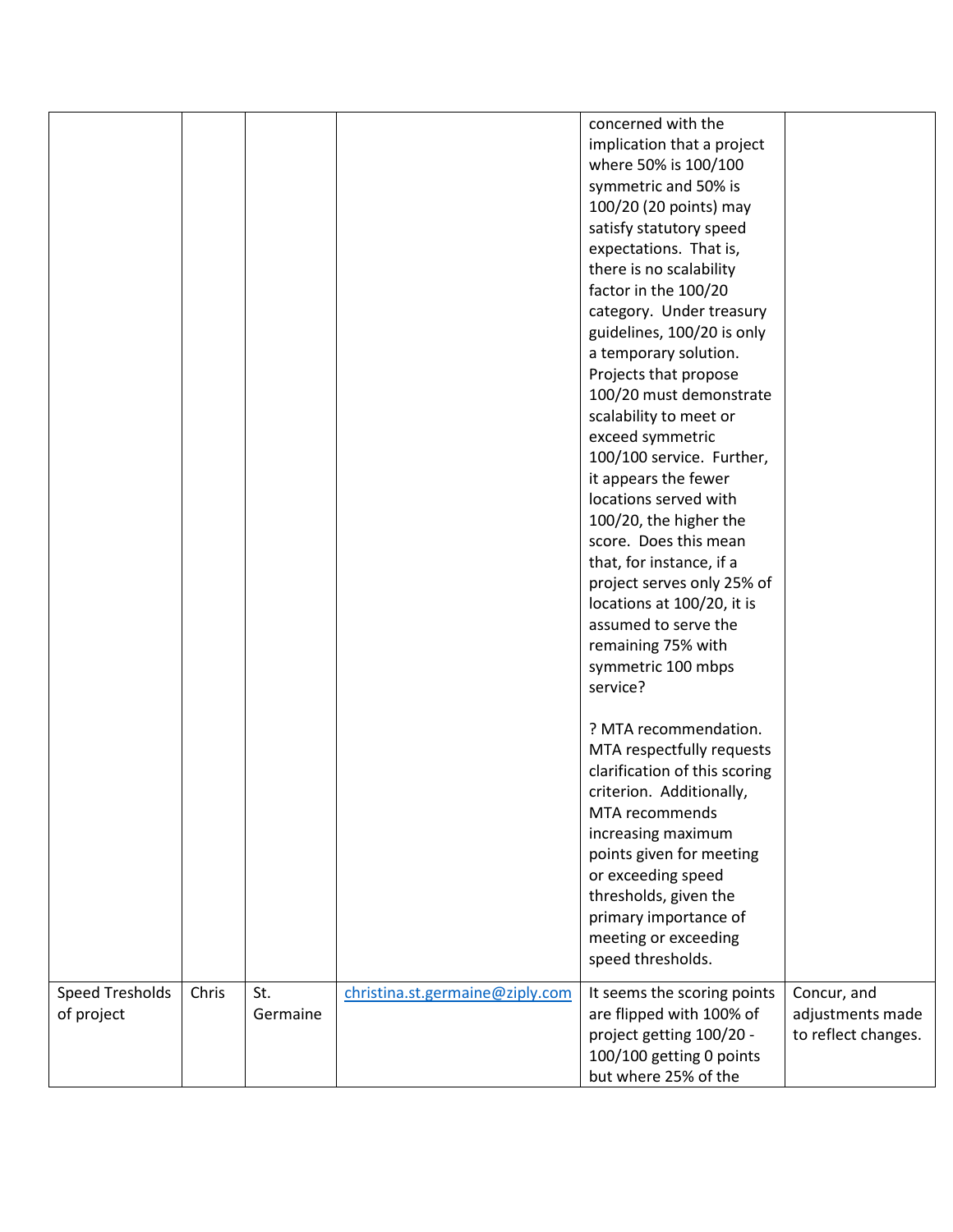|                                     |       |      |                       | project getting that                                                                                                                                                                                                                                                                                                                                                                                                                                                                                                                                                                                                                                                                                                                                                                                                                                                                                                                                                                                                                                                                                                                     |                                                                           |
|-------------------------------------|-------|------|-----------------------|------------------------------------------------------------------------------------------------------------------------------------------------------------------------------------------------------------------------------------------------------------------------------------------------------------------------------------------------------------------------------------------------------------------------------------------------------------------------------------------------------------------------------------------------------------------------------------------------------------------------------------------------------------------------------------------------------------------------------------------------------------------------------------------------------------------------------------------------------------------------------------------------------------------------------------------------------------------------------------------------------------------------------------------------------------------------------------------------------------------------------------------|---------------------------------------------------------------------------|
|                                     |       |      |                       |                                                                                                                                                                                                                                                                                                                                                                                                                                                                                                                                                                                                                                                                                                                                                                                                                                                                                                                                                                                                                                                                                                                                          |                                                                           |
| Timeframe to<br>Complete<br>Project | Geoff | Feis | geoff@broadbandmt.com | service scoring 15 points.<br>Timing<br>o Preference for shorter<br>time-to-complete favors<br>"off the shelf" ("shovel-<br>ready") projects. Such<br>projects may be less<br>complex than more<br>comprehensive, holistic<br>projects.<br>o Also, some<br>providers/applicants may<br>not have "shovel-ready"<br>projects on the books.<br>These projects necessarily<br>will take longer to design<br>and implement. However,<br>they should not receive<br>lower scores simply<br>because the applicant has<br>no "quick" projects.<br>o Supply chain, both labor<br>and material, already<br>make quick-to-complete<br>projects more challenging<br>• Timeframe to complete<br>project (5 points)<br>o Projects that can be<br>completed in less than one<br>year receive 5 points, vs. 3<br>points for projects that<br>can be completed in less<br>than 2 years. Given the<br>time it normally takes to<br>design a project and order<br>materials and labor, 1 year<br>is aggressive-even<br>without considering that<br>supplies are already<br>quoting delays of a year or<br>more. A 1-year time-to-<br>complete would require | Concur and made<br>adjustments to<br>remove 1 year or<br>less completion. |
|                                     |       |      |                       | the availability of shovel<br>ready projects ready for                                                                                                                                                                                                                                                                                                                                                                                                                                                                                                                                                                                                                                                                                                                                                                                                                                                                                                                                                                                                                                                                                   |                                                                           |
|                                     |       |      |                       | implementation. This is                                                                                                                                                                                                                                                                                                                                                                                                                                                                                                                                                                                                                                                                                                                                                                                                                                                                                                                                                                                                                                                                                                                  |                                                                           |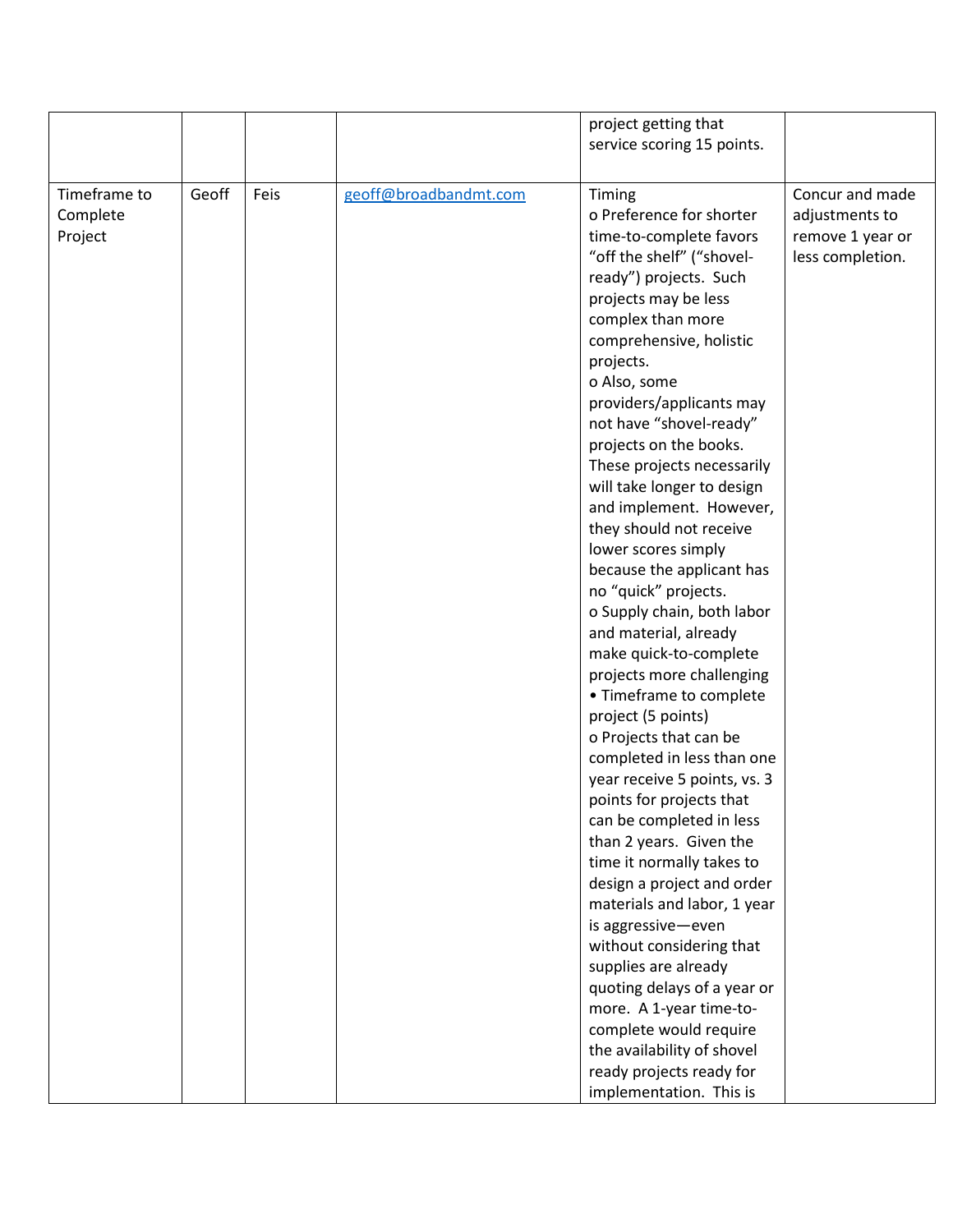|                                                                                                |       |      |                       | OK, sometimes. But it can<br>risk scoring higher smaller<br>projects at the expense of<br>more comprehensive<br>projects. Moreover, not<br>all providers have projects<br>ready to go. They may be<br>applying for projects<br>outside of their service<br>areas, where they have no<br>existing facilities. They<br>could not apply for a<br>grant, get awarded, design<br>and implement a project<br>in a one-year time frame.                 |                                                                                                                                     |
|------------------------------------------------------------------------------------------------|-------|------|-----------------------|--------------------------------------------------------------------------------------------------------------------------------------------------------------------------------------------------------------------------------------------------------------------------------------------------------------------------------------------------------------------------------------------------------------------------------------------------|-------------------------------------------------------------------------------------------------------------------------------------|
| # of Montana<br>Jobs Created or<br>maintained<br>relative to<br>county(ies) of<br>project area | Geoff | Feis | geoff@broadbandmt.com | o SB 297 asks for "the<br>number of Montana jobs<br>the provider proposes to<br>create or maintain relative<br>to the population where<br>service is proposed.<br>• MTA recommends that<br>the key metrics include a<br>measurement of the<br>number of providers "with<br>less pressure to generate<br>profits and with a<br>commitment to serving<br>entire communities."<br>(Sources: Treasury ARPA<br>guidelines, Capital<br>Projects, BEAD) | Do not concur.<br><b>Existing metric</b><br>measures<br>community<br>commitment and<br>job creation /<br>sustainability of<br>jobs. |